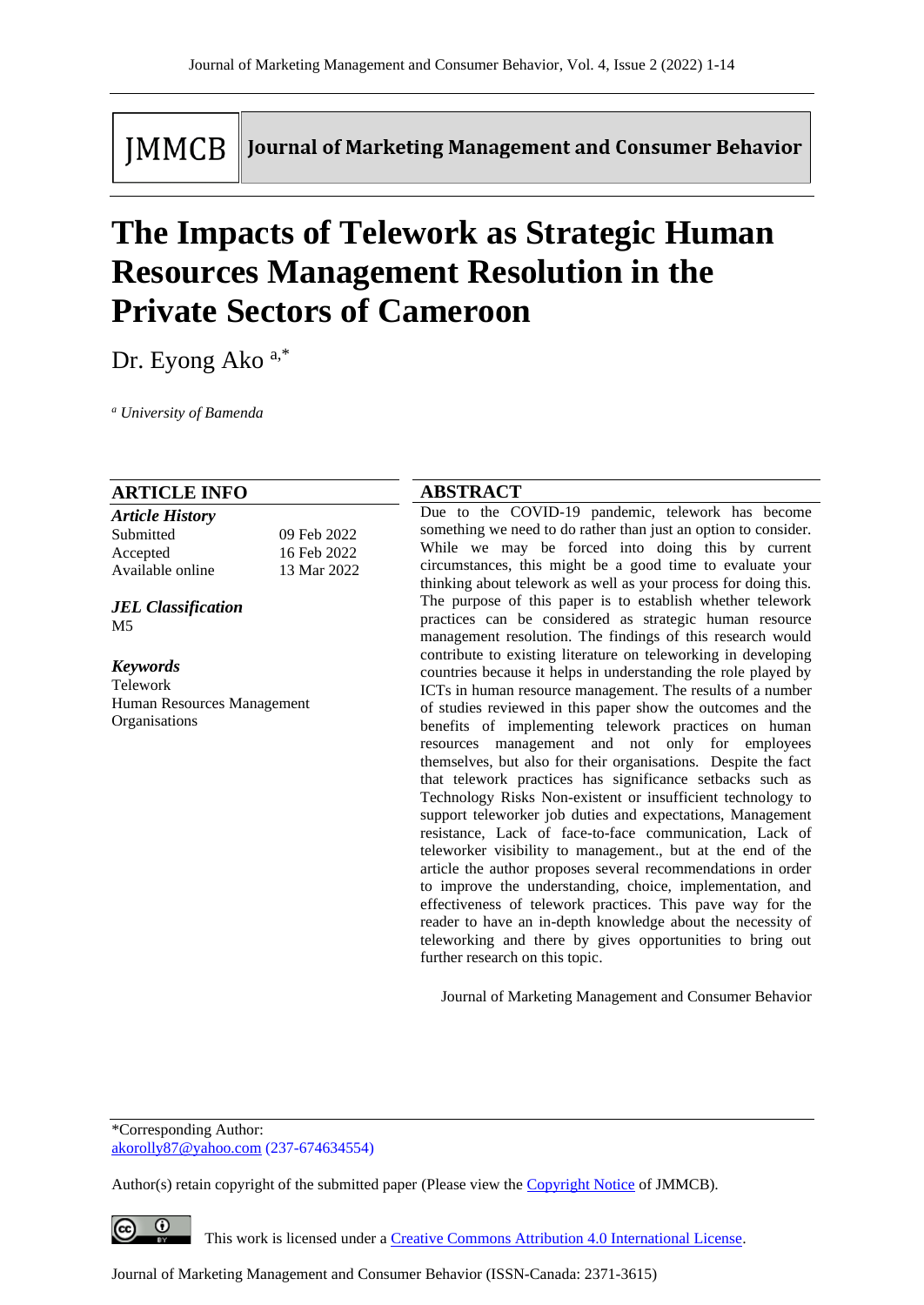#### **1. General Introduction**

The relevance of information technology continues to expand in recent times. As a result, more workers have been able to work from remote locations that is, separate from the sites of their organisation through the use of ICT tools and computer networks.

Looking at Scott P. [2011, p.8] Telework is defined as any work conducted away from the primary workplace, part-time or full-time, which is facilitated or aided in some way by information and telecommunications technology.

According to the European Framework Agreement on Telework of 2002 article 2 defines Telework as a form of organising and/or performing work, using information technology, in the context of an employment contract/ relationship, where work, which could also be performed at the employer's premises, is carried out away from those premises on a regular basis.

#### **Development of Telework Over Time**

The use of telework is clearly growing in almost all of the countries surveyed. This form of work is relatively new in most developing countries.

As telework is a relatively new form of work and is not common in developing countries, reliable national statistics about the use of this form of work organisation are still rare. However, this article was able to draw on the findings of the EWCS carried out by Euro found that investigates various issues of employment, including the development of telework.

Presently, due to COVID-19 pandemic, telework has become something we need to do rather than just an option to consider. According to [Chuck M. 2020] While we may be forced into doing this by current circumstances, this might be a good time to evaluate your thinking about telework as well as your process for doing this.

Yet prior to the COVID-19 pandemic, the numbers teleworkers across the world was relatively low, and where it was most prominent, it was linked with cottage industries or industrial homework.

However, Between January and March 2020, as Covid-19 infections swept the globe, many countries instructed employers to close up operations and also encouraged them to introduce full-time, mandatory telework for their workforces to the extent practicable given their functions, in order to limit the spread of the virus.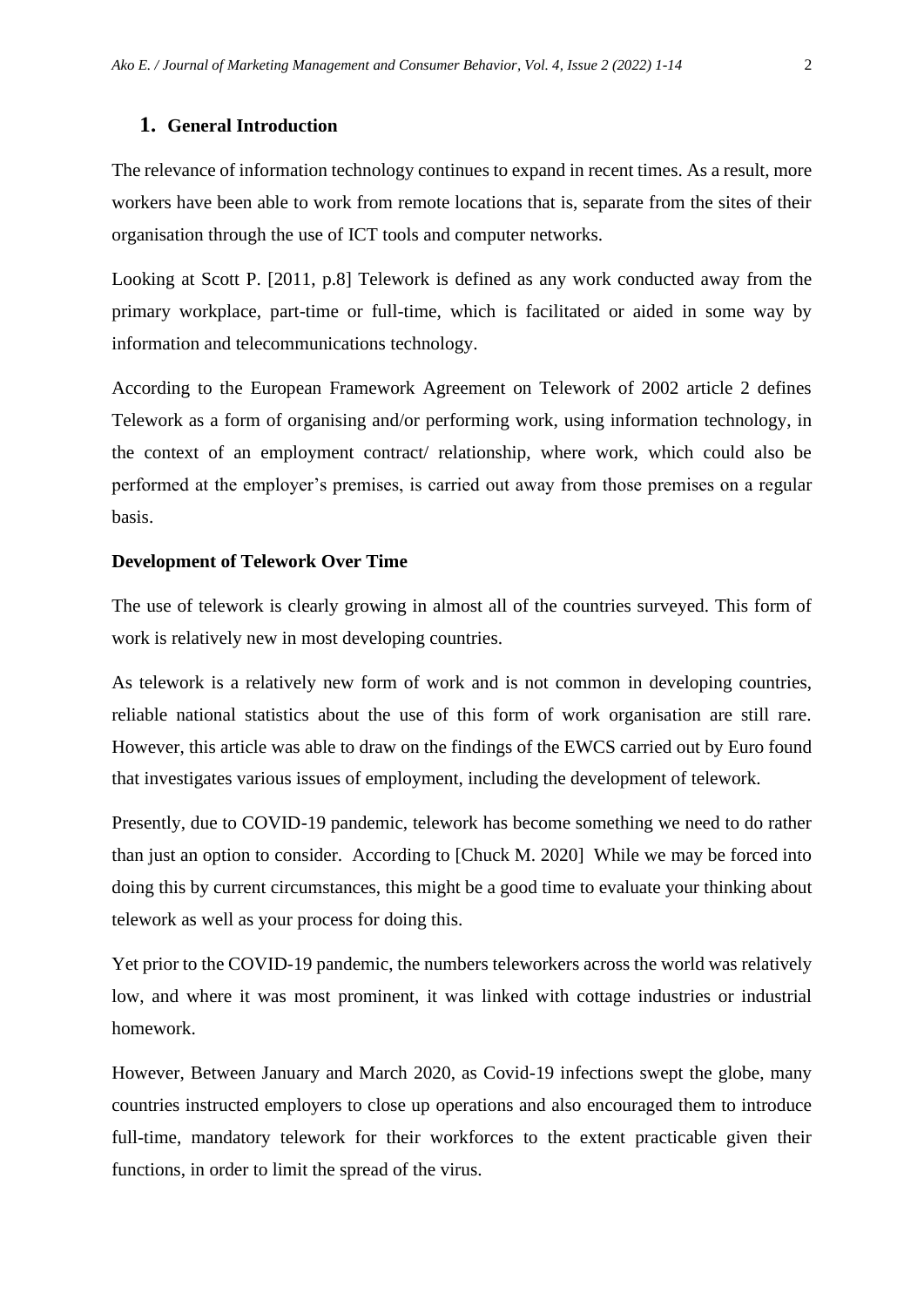Information and communication technology (ICT) offers us a 'modern tool' to fight the pandemic.

Telework is the use of information and communications technologies (ICTs), such as smartphones, tablets, laptops, and desktop computers, for work that is performed outside the employer's premises.

Specifically, the current study focuses on The impacts of telework as Strategic Human Resources Management Resolution in the Private Sectors of Cameroon

The findings of this research would contribute to existing literature on teleworking developing countries because it helps in understanding the role played by ICTs in human resource management.

## **2. Review of Literature**

The two theoretical perspectives are drawn from socio-technical system theory and adaptive structural theory to support the theoretical framework for this study and will be discussed in turn.

## **Employee Productivity and McGregor's Theory of X & Y**

McGregor's Theory of X and Y states that motivation is directly linked to employee productivity.

As a leader or a manager who is tasked to supervise the work of others and get maximum output from them, you must have experienced many a times that people don't always do what you want them to do. They will - if you are lucky, and then only few times - miss deadlines, procrastinate, wait for your instructions or blame others for their inability to complete the work. And on the other hand, you have individual performers who are self-motivated, controlled and disciplined.

As all of us would agree, every individual has his/her own style of working and has a different work psychology. There are different things which motivate people. They come from diverse backgrounds and therefore, there are different set of factors which influence them and their productivity. Thousands of articles and theories have been written for managers to help them get the best from each of their workers.

Douglas McGregor, a famous MIT professor and Social Psychologist, formulated two theories of motivation — Theory X and Theory Y, where he suggests that these two (contrasting)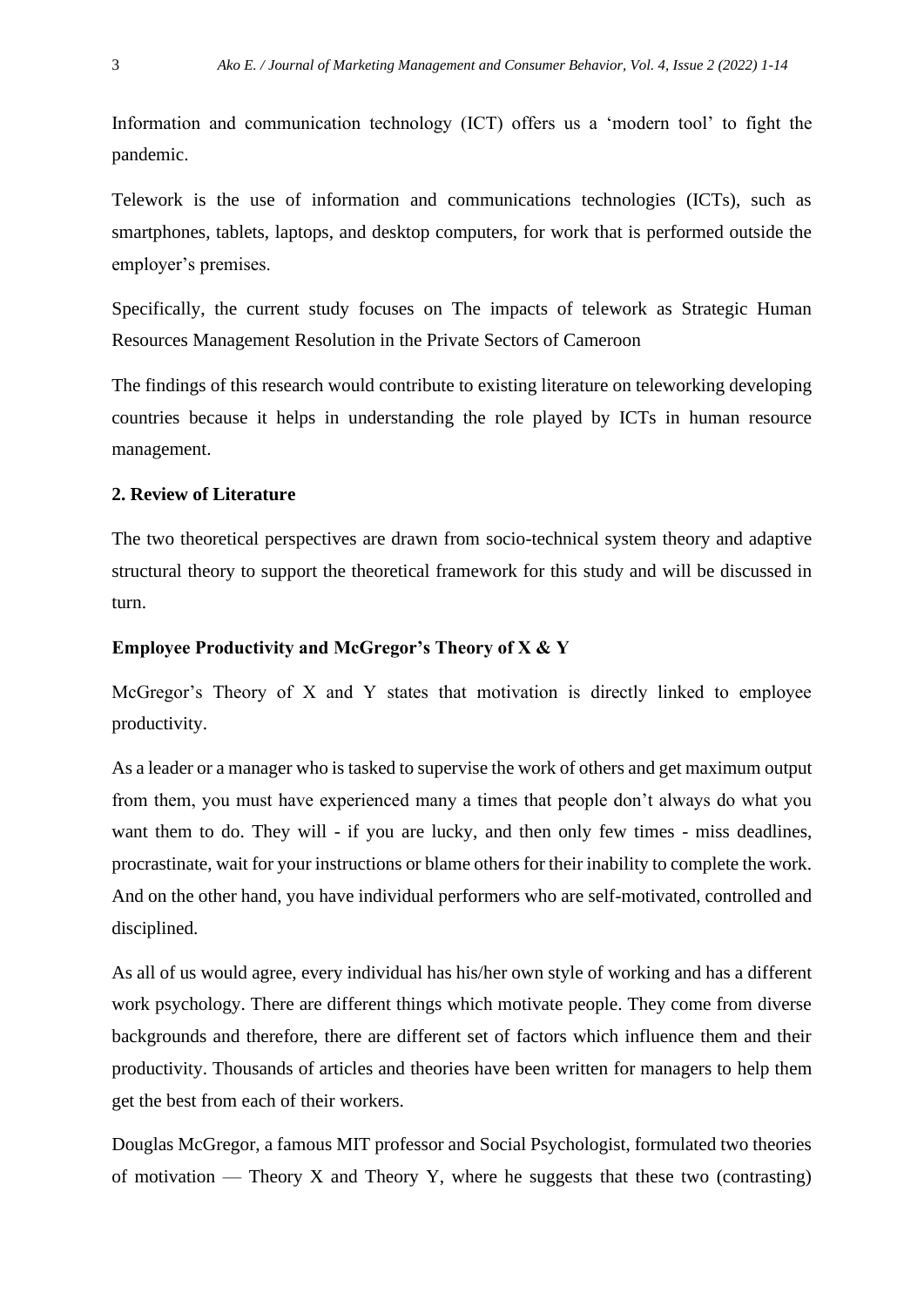theories directly link to the workers one might encounter at the workplace, and how managers can deal with them.

Theory X assumes that workers inherently dislike work. They avoid responsibility and therefore they always need to be told to do certain tasks. They need to be controlled and supervised at every step. This theory also assumes that since the workers are not motivated to work, they need to be enticed or at times, threatened to produce results. These beliefs lead to close supervision, tighter control and 'tough' management styles.

On the other hand, Theory Y assumes that workers are self-motivated, creative, proactive, willing to solve problems, and take responsibility. This style of management is fairly decentralized. The leaders involve workers in decision making, encourage them to make suggestions, provide them opportunities to take up more responsibilities, and, accept their creative inputs and innovative ideas.

Theory X works very well for large scale mass production operations and for the work involving unskilled workers; whereas, theory  $Y$  is well-suited for knowledge workers, where knowledge sharing and continuous improvement is encouraged.

In both cases, managers need to have visibility into the work being done by workers. In case of application of Theory X, the managers need to put together a structured environment, so as to get the work done from the workers. The managers need to keep a close track on the workers' activity. In case of Theory Y, the managers need to show the right direction to the workers and they will automatically perform well. Obviously, the managers' outlook impacts the productivity and performance of the workers. Their intervention shapes the working style of the workers.

In addition to these two theories, one more influencer is at play at the workplace - which is self- image. Self-performance drives self-image. Therefore, apart from what people perceive of us, individuals must also keep on doing periodic self-introspection to assess that "whether we are responsible for other's perceptions of ourselves?"

What if there is a Fit-bit at work which offers complete transparency about the working habits of individuals with concrete data and figures — to both, the managers as well as individuals? Imagine if the manager gets to know detailed information about his team members — such as how much time they are spending on core activities, non-core activities, meetings, social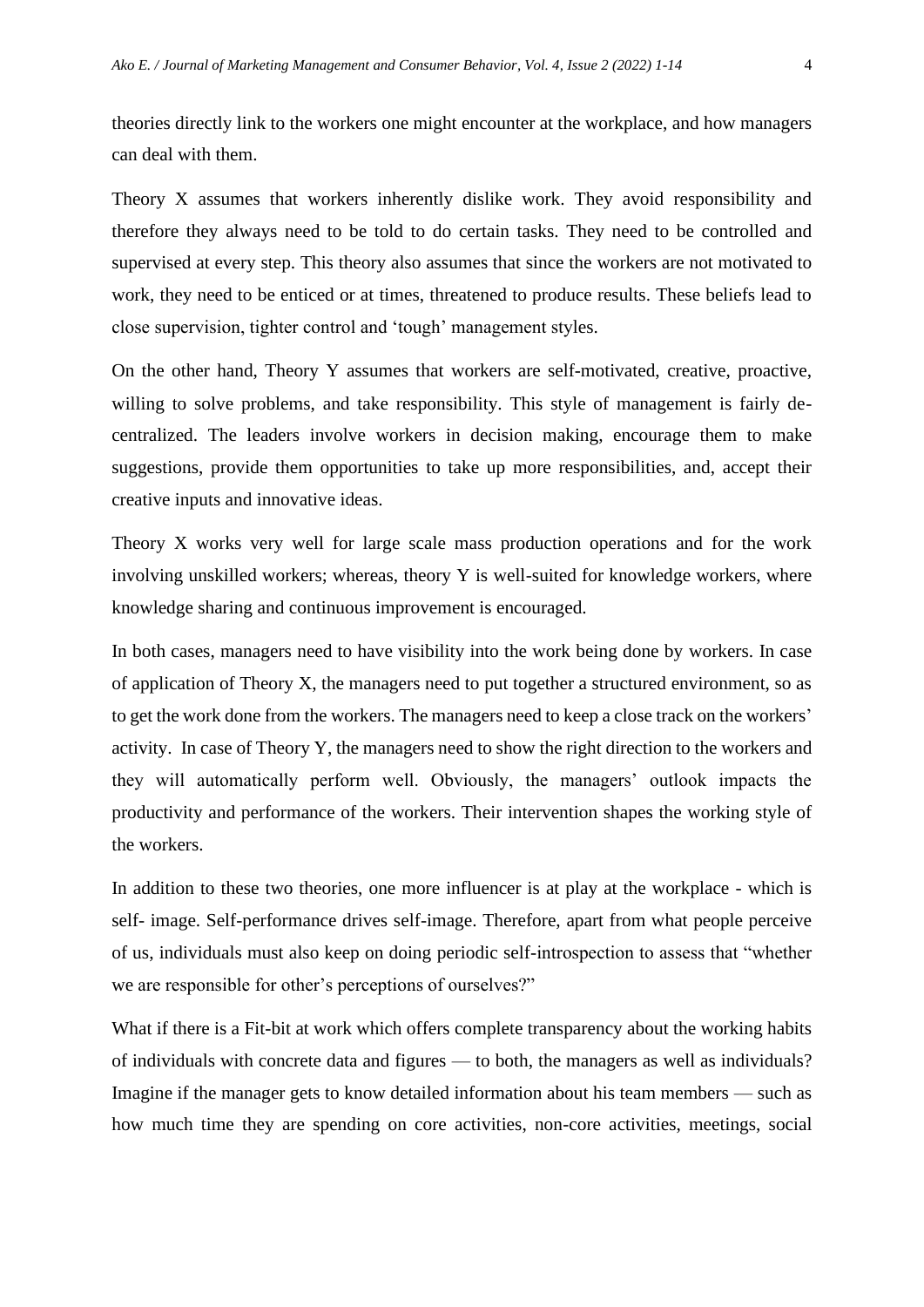networking sites etc.? Armed with such data, the manager can define a set of activities or processes which can positively impact the team's productivity.

From an individual perspective – if there is some tool which can provide a mirror image of daily activities for each employee – then the workers can self-analyze their work patterns and bring in improvements so that they are less stressed, more productive and strike a perfect worklife harmony.

## **Human Relations Management Theory Basics**

The human relations theory of management began development in the early 1920s. Today, it is integral to every business, and understanding the involved skills and theories is key to employee success.

In the 1920s, Elton Mayo, an Australian-born psychologist and organizational theorist, began his research on the behaviour of people in groups and how it affects individuals in the workplace, known as the Hawthorne studies.

At the time, Taylorism, or the application of science in the workplace to improve productivity, viewed individuals as machines that could work in unethical or unrealistic environments. Mayo, in contrast, popularized the idea of the "social person," meaning organizations should treat people as individuals – not machines – with individual needs.

The human relations theory of management began development in the early 1920s. Today, it is integral to every business, and understanding the involved skills and theories is key to employee success.

In the 1920s, Elton Mayo, an Australian-born psychologist and organizational theorist, began his research on the behaviour of people in groups and how it affects individuals in the workplace, known as the Hawthorne studies.

At the time, Taylorism, or the application of science in the workplace to improve productivity, viewed individuals as machines that could work in unethical or unrealistic environments. Mayo, in contrast, popularized the idea of the "social person," meaning organizations should treat people as individuals – not machines – with individual needs.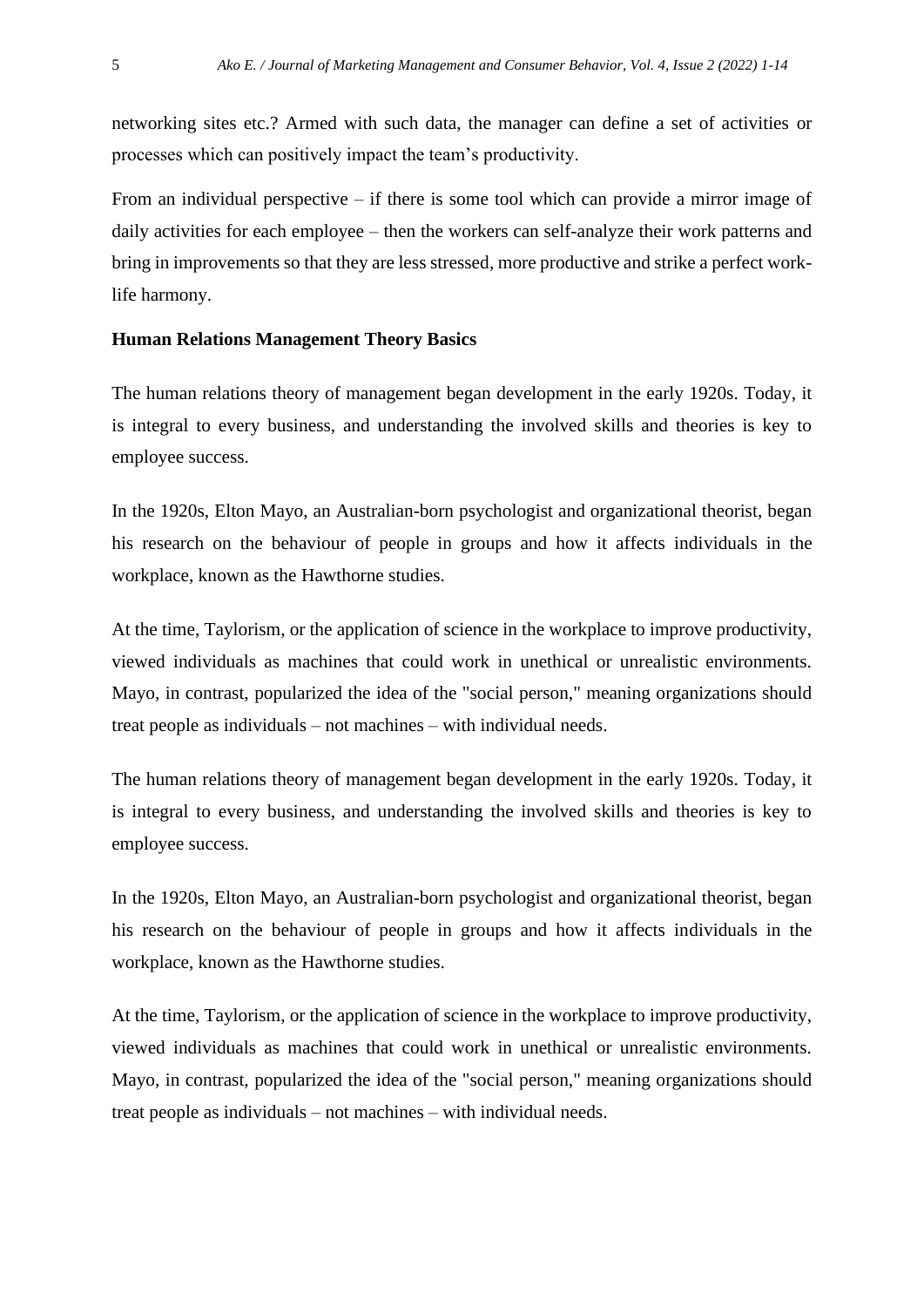## **Appraisal of Literature**

There is significant link between employee's productivity and teleworking in an organisation. Typically, it is fair to assume that if productivity is high, teleworking is having a positive impact on workers.

Employee's productivity based on teleworking is considered to be a critical and effective tool not only to attract and retain talented workers but to keep them motivated.

from the above literature, the strengths of the workers in this study indicated that working from his or her home sometimes becomes stressful, achieve higher job satisfaction from adopting telecommuting practices, save on the cost and time of commuting to and from the place of work. Also, telecommuting provided less pressure on workers, flexible hours for work, better social life, an improvement in the ability to clearly think and analyse issues because of the reduction in interruptions, and an improvement in time management.

The weakness found in the literature are the potential factors that can slow down work of workers like internet connexion, electricity blackout, earth quakes just to sight a few.

## **3- Determining the appropriate use of telework**

#### -**The nature of the job**

The steps for implementing telework should commence with deciding what nature of work can realistically be performed from your workers' homes. There may be some tasks that can only be done face to face, or by using the specialized equipment and technology that is in your worksites. These days, however, many things can be done remotely. These include answering phones, developing contracts, filing reports and sending information to customers and clients.

#### - **work place duties**

Take a good look at all workplace duties, and decide which ones can be done from home *with no drop off in quality or efficiency.*

## **-Interconnection of work**

Another thing to consider when deciding whether to do this: the interconnected nature of work. In the office, employees have access to each other instantly. How do we accomplish that remotely? The staff chat with each other in real time no matter where they are located. Twenty years ago, this was not common in the workforce.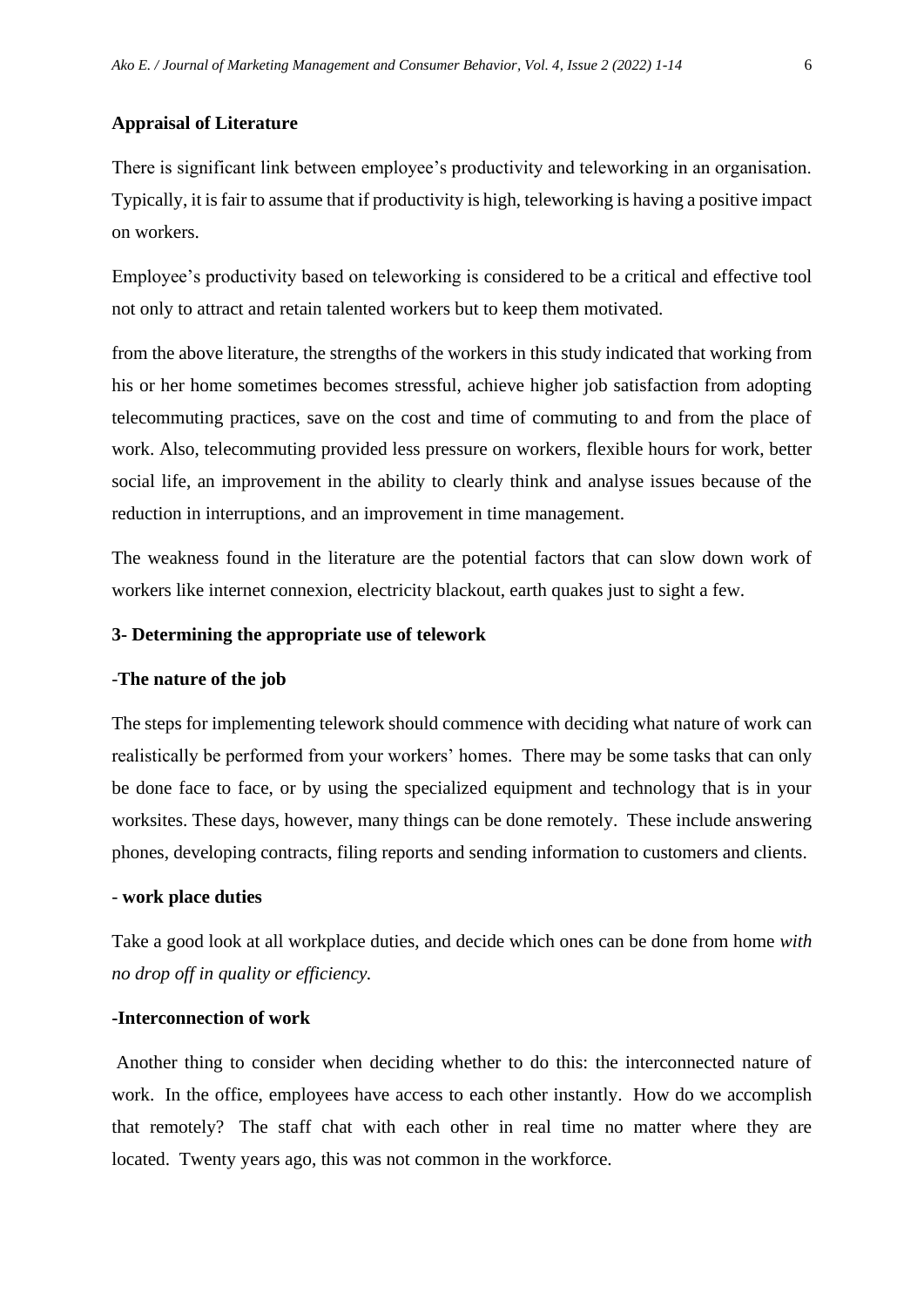Today, it makes the connectivity issue moot. Services are provided to our clients with the same efficiency whether the staff is in the office or remote. Advances in technology may make telework a very real option for many of your employees.

#### **4-Telework: Working Conditions**

Ascertaining better working conditions for teleworkers poses certain challenges. Traditional management methods applied in the employers' workplace are not suitable for telework, which can pose challenges for both employers and workers. How these challenges are addressed can have a significant impact on working conditions, notably including working hours, rest periods, and the health and well-being of teleworkers.

Most researchers had assumed that one of the positive side of telework is that it provides working time flexibility for workers, which can benefit the enterprise in terms of productivity and the worker in terms of work-life balance (Eurofound, 2020).

A research was carried out by the ILO, in collaboration with the European Foundation, in different countries around the world to examine the working conditions of teleworkers, including their working hours.

Base on the studies, it was seen that in most countries, telework did provide workers with flexibility as to when working hours were performed. Telework also guarantees certain autonomy, so that teleworkers can organize working time based on their needs and preferences (Eurofound and ILO, 2017). Recent research also indicates that working time flexibility) are more frequently available to teleworkers than other workers (Eurofound, 2017). These elements can play an important role in the positive use of telework by workers and employers.

However, if precaution is not taking, telework can result in long working hours. Researches reviewed that most teleworkers in the study reported longer working hours than office-based workers, often going beyond the normal working hour limits established in their employment contracts.

Looking at the data extracted from the 2015 European Working Conditions Survey, shows that the share of workers working long hours (defined as more than 48 hours per week) was higher for workers who teleworked than for other workers (Eurofound, 2016). While the advantage of information and communications technology (ICT) is the ability to work from anywhere, the disadvantage is that if telework is not managed properly, the limits between working hours and personal life can become "blurred" (Eurofound and ILO, 2017). ICTs allow workers to be more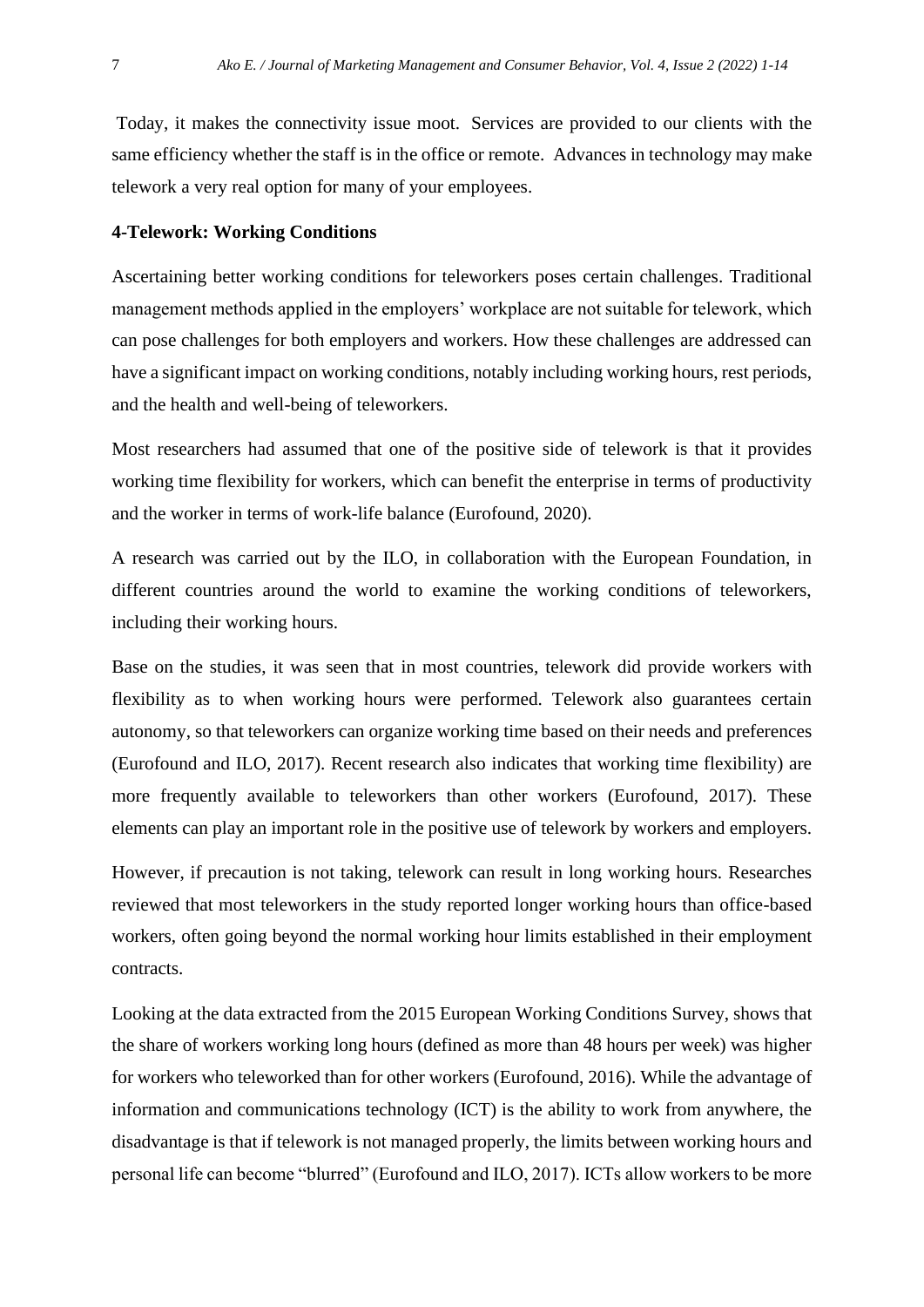reachable, irrespective of location, including during what might be viewed as "non-core" working hours. It is important to note that while longer working hours for teleworkers can be problematic, these concerns can be exacerbated if teleworkers are not able to get adequate rest. A body of research has developed over the years identifying how working on computers for prolonged periods can lead to certain stresses and strains on workers (Hagberg, et. Al. 2007, Paksaichol, 2012, Ashraf, 2007). Among the reported injuries associated with prolonged use of computers are eye strain, musculoskeletal problems, and other problems associated with being sedentary for extended periods of time (e.g., obesity, heart issues, etc.) (Padma, et.al. 2015).

#### **5- Impact of teleworking as a strategic human resources management resolutions**

## **Impact of telecommuting on individual workers**

The teleworkers in the organisation receive the direct effect in the implementation of telecommuting practices. These impacts are positive and sometimes negative to the teleworkers.

One positive impact of telecommuting on individual workers is that they do not commute back and forth to work and hence are able to cut down on transportation cost (Hunton, [2005\)](https://onlinelibrary.wiley.com/doi/full/10.1002/isd2.12008#isd212008-bib-0023). In line with cutting down on cost, the teleworkers are therefore able to have an improved balance between their work and life at home. An improved job satisfaction leads to highly motivated workers when telecommuting is adopted.

This nature of work, provide certain benefits to the individual workers, which include better social life, improved time management, flexible working hours, less pressure on workers, and homebound workers' ability to also work (Crandall & Gao, [2005;](https://onlinelibrary.wiley.com/doi/full/10.1002/isd2.12008#isd212008-bib-0012) Nosek, Mandviwalla, & Kock, [1998\)](https://onlinelibrary.wiley.com/doi/full/10.1002/isd2.12008#isd212008-bib-0038).

Even though there are numerous advantages in the adoption of telecommuting by individual workers, there are also some disadvantages. These disadvantages have compelled some workers to stay away from telecommuting (Topi, [2004\)](https://onlinelibrary.wiley.com/doi/full/10.1002/isd2.12008#isd212008-bib-0052). For instance, in Portugal, surveys on workers have shown that the workers feared that their supervisors were going to become more separated from them when telecommuting is introduced (Nunes, [2005\)](https://onlinelibrary.wiley.com/doi/full/10.1002/isd2.12008#isd212008-bib-0039).

In addition, the workers' resistance to telecommuting was as a result of the fear of being isolated in the telecommuting environment. Nunes [\(2005\)](https://onlinelibrary.wiley.com/doi/full/10.1002/isd2.12008#isd212008-bib-0039) asserts that workers mostly prefer to develop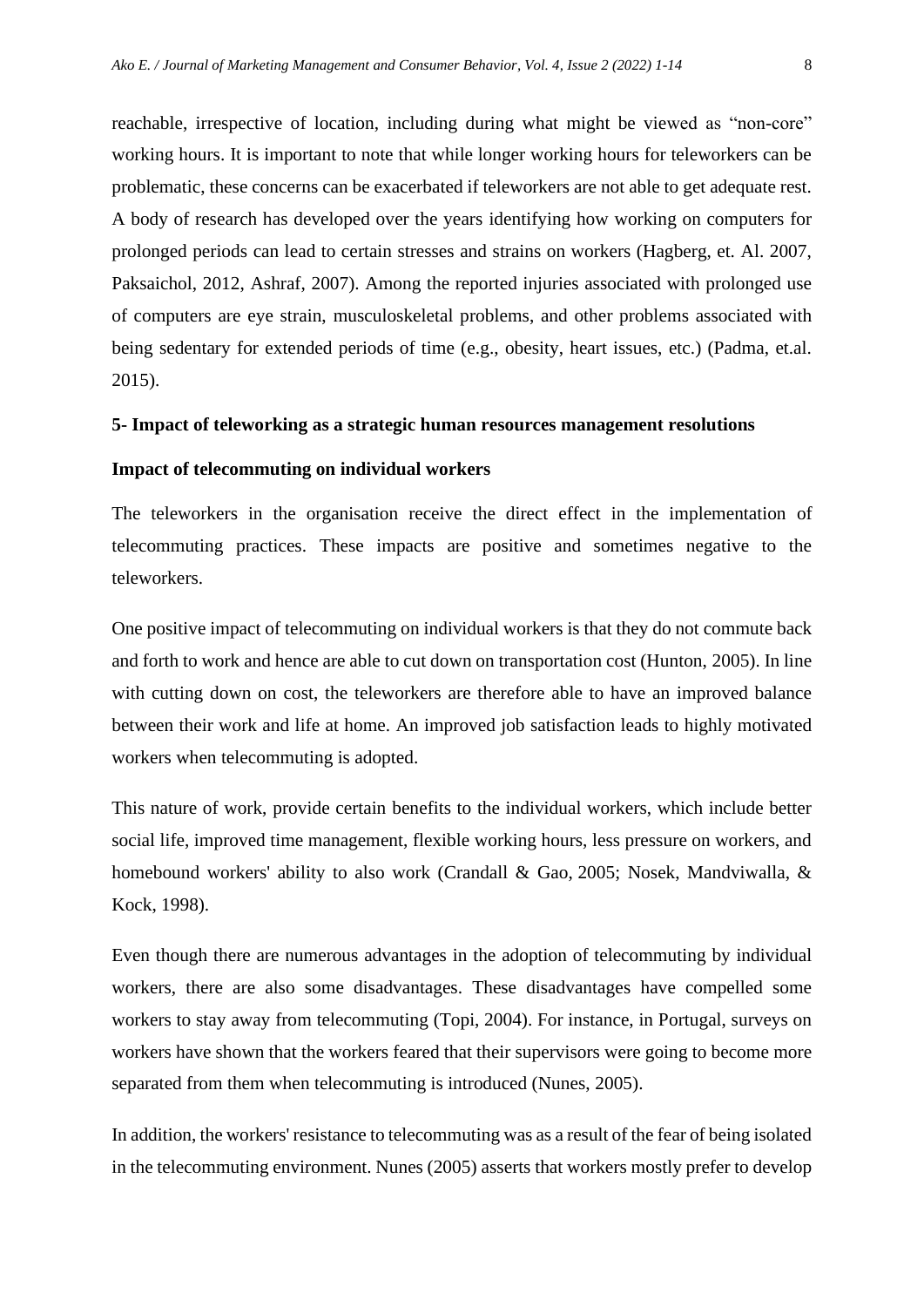a reputation and status for themselves in the company of their colleagues when they are physically together. Unfortunately, visibility is minimised in telecommuting environments. The workers are therefore forced to visit the workplace regularly owing to the fear of being perceived not to be committed or forgotten by colleagues (Elsbach & Bechky, [2007;](https://onlinelibrary.wiley.com/doi/full/10.1002/isd2.12008#isd212008-bib-0015) Thatcher & Zhu, [2006\)](https://onlinelibrary.wiley.com/doi/full/10.1002/isd2.12008#isd212008-bib-0050).

More personal conflicts can also be experienced when workers work from their homes. Khalifa and Davison [\(2008\)](https://onlinelibrary.wiley.com/doi/full/10.1002/isd2.12008#isd212008-bib-0027) assert that family members, colleague workers, and others are directly affected by telecommuting even though they are not the adopters of the innovation. According to Hunton [\(2005\)](https://onlinelibrary.wiley.com/doi/full/10.1002/isd2.12008#isd212008-bib-0023), the traditional workers experience less conflicts among their families and friends when compared to those workers who telecommute. The less time that the workers spend with their families and friends accounts for this problem. Again, the rate of interruptions in work is seen to be higher, lasting for an average of 2 hours for workers who exclusively work from their homes. In summarising the negative impact of telecommuting, Navarrete and Pick [\(2003\)](https://onlinelibrary.wiley.com/doi/full/10.1002/isd2.12008#isd212008-bib-0037) outlined the feeling of isolation through being away from the office, inability to separate work issues from family issues, thus leading to work–family conflict, and the inability of management to effectively monitor and evaluate the workers to be some of the impediments to the adoption of telecommuting by workers.

- Increased employee productivity.
- Increased employee satisfaction.

#### **Impact of telecommuting on the Organisation**

It is clear that, organisations that negotiate innovative work practices which also benefit staff are forward looking, competitive and profitable.

The provision of quality services requires quality jobs and quality management processes. telework programmes are an important element in achieving these.

There are certain impacts for relating telework to organisations: these can be seen below;

## **Cost reduction**

Generally, teleworking helps companies save money, depending on the number of teleworkers, commuting frequency, the number of trips and time spent on commuting, expected increase of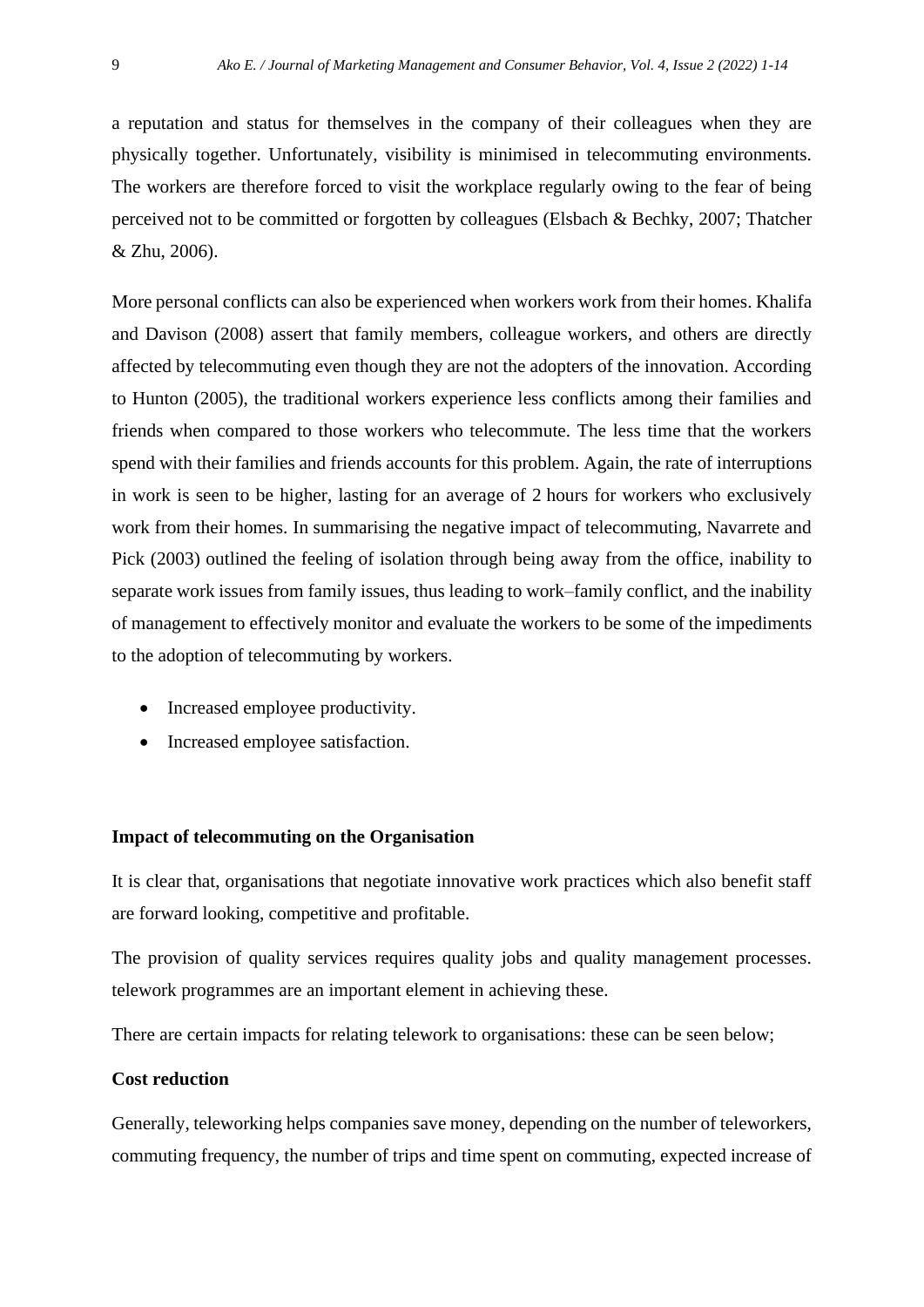number of workers, estimated average discount rate and cost distribution, and employers and workers (Shafizadeh et al.; 2007). Reducing costs for employers and workers through eworking can save money (Schilling, 1999; Ye, 2012).

#### **Continuity of Operations (COOP)**

Organizations with significant telework capabilities can maintain operations during major weather events, pandemics, terrorist attacks, or other disruptive events.

#### **Improved Employee Retention**

Employers with telework programs tend to have lower employee turnover than those without such programs. One Denver-based company reported going from 60 percent to 0 percent turnover by initiating a telework program, which now has 20 full time and 4 parttime teleworkers among a staff of 44 (Silva, 2007). Similar results have been reported by a number of other organizations.

## **Increased Personal Flexibility**

If managed properly, teleworkers can have a great deal of flexibility in scheduling work, personal appointments, and family responsibilities during the day. As long as teleworkers are evaluated on work performed, rather than time expended, this personal flexibility can be very satisfying, contribute to job satisfaction, and increase retention.

#### **Expanded Talent Pool**

Teleworking can alleviate the need for transportation altogether, allowing companies to hire these workers. (Virginia.gov, 2010) In addition to the local benefits, it's possible to hire specialist help from anywhere in the world, thereby avoiding relocation expense and inconvenience for workers and their families, and allowing organisations to hire the best talent available.

#### **Increase Demand for Goods and Services**

Increased demand for communications, networking, and equipment required for telework.

## **On-Site Energy Savings**

Organisations may cut energy costs along with the need for office space and real estate. The utility costs associated with teleworkers are typically borne by the teleworker, rather than the employer.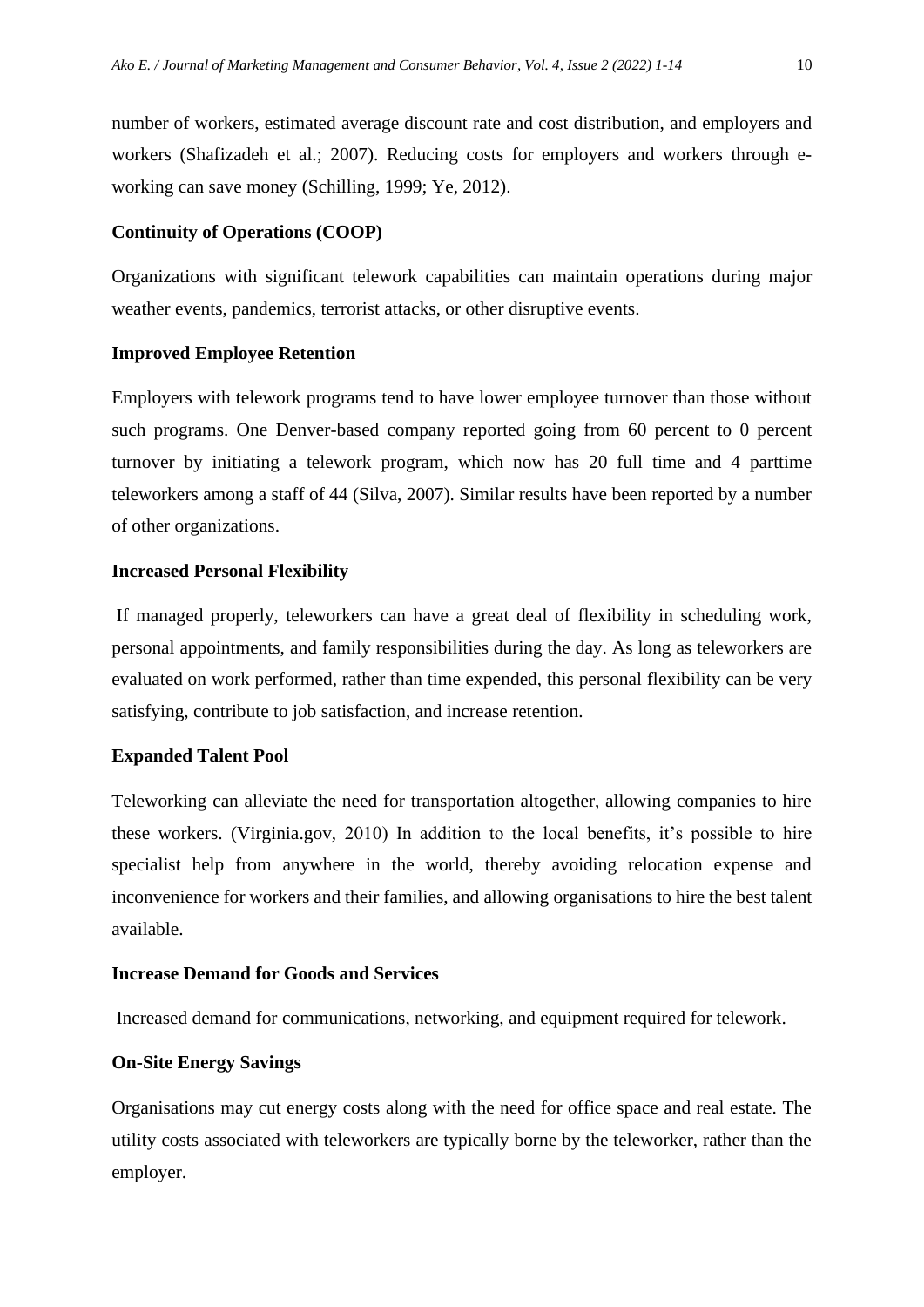- Improved employee recruitment and retention.
- A reduction in overall absenteeism.
- A reduced need for office space and parking space.
- An opportunity to recruit skilled workers from outside the area

## **6-Hurdles to the effectives implementation of telework on human resources management in Cameroon**

This section of this article is principally aimed at analyzing the continuous hurdles encountered in the implementation of telework practices in an organisation. Aspects of workplace cultures that hinder or inhibit the achievement of telework include:

## **-Set up of functions**

One major challenge involves the set-up of functions of support within the firm. These supports should be capable of offering the needed assistance to the various personnel and other workgroups scattered in the locality. The operations of the support group will even have to be extended beyond the regular working hours to offer the needed support to the workers in the different time zones.

## **-Support equipment for telework**

Another hurdles is the cost to offer the equipment and other supplies for the workers who telecommute (Bose & Luo, [2011\)](https://onlinelibrary.wiley.com/doi/full/10.1002/isd2.12008#isd212008-bib-0009). In this case, telecommuting creates some form of challenge to the firms who do not have the needed funds and resources to assist the staff who wish to telecommute. In addition, investments in information and communications technology and network infrastructure are supposed to be made to enable for telecommuting to be performed. Again, policies are supposed to be developed to protect the firm's resources (Gajendran & Harrison, [2007\)](https://onlinelibrary.wiley.com/doi/full/10.1002/isd2.12008#isd212008-bib-0018).

## **-Trainning and development**

**To add,** the development of comprehensive training workshops to provide the workers the requisite skills to adopt and practice telecommuting. Managers and supervisors for instance will have to be trained on ways to manage the workers effectively from their remote locations when telecommuting. This is because the supervisors will not be able to monitor the workers throughout the day, and hence, they will need to find ways of effectively monitoring the performance of the workers (Khoury, [2009\)](https://onlinelibrary.wiley.com/doi/full/10.1002/isd2.12008#isd212008-bib-0028). Dimitrova [\(2003\)](https://onlinelibrary.wiley.com/doi/full/10.1002/isd2.12008#isd212008-bib-0014) also asserts that as a result of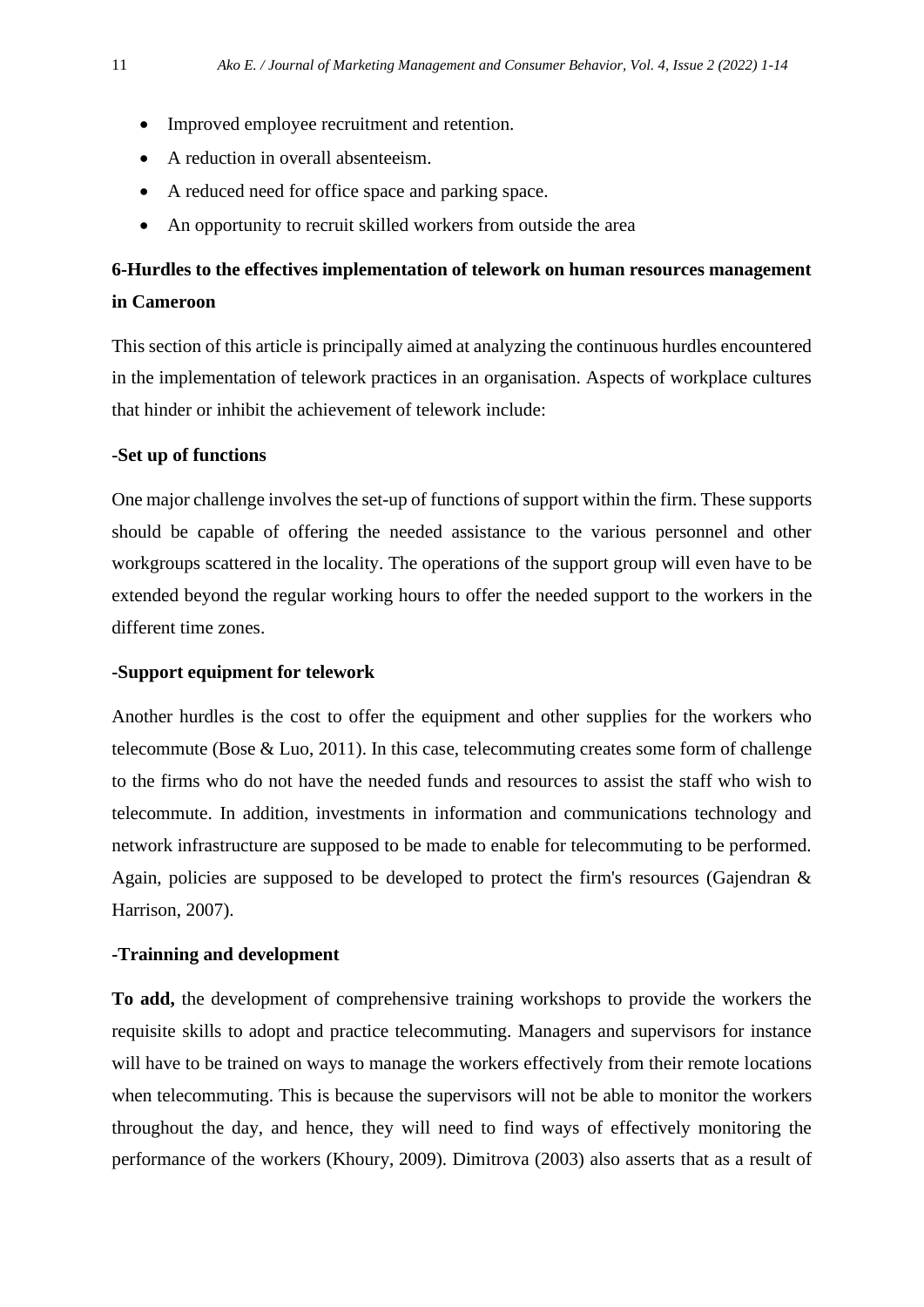the varied approaches in the implementation of telecommuting, it becomes difficult to find a single best way of supervision. It is therefore suggested for organisations to first analyse their approach carefully before implementation.

#### **-Data security**

The organisation is also confronted with the issue of data security during telecommuting. The security of data has been a topical issue for organisations in recent times. According to Crandall and Gao [\(2005\)](https://onlinelibrary.wiley.com/doi/full/10.1002/isd2.12008#isd212008-bib-0012), "security issues raise questions as to how much and what type of work should transpire in the home environment." Issues relating to data breaches have brought negative attentions to firms and have even made national headlines in recent times. These breaches have led to the firms involved to lose revenue in the form of image repair cost, legal cost, and also customer notification cost. A major cause of these breaches is guests' access to the organisation's sensitive information in the homes of telecommuting workers.

Technology Risks Nonexistent or insufficient technology to support teleworker job duties and expectations

#### Organizational Risks

Management resistance, Lack of face-to-face communication, Lack of teleworker visibility to management.

## **7- Recommendations**

-Organisations should add telework technologies in organisation budgets, but allow workers to use their own equipment when practical.

Previous studies have found that there is a minimal expenditure gap in the technology required to support teleworkers at the basic level, and the technology required to support most current workers on-site, especially for knowledge workers. Organisations must now budget for the additional items necessary for telework. Based on experience to date, many organisations have moved to purchasing laptops (with docking stations) that can be taken home, rather than office desktop machines, and providing an adequate software suite for all workers (not just teleworkers).

-Organisation should embrace a more proactive and "inclusive" management style. Just because someone is not physically present in the office does not mean that they should be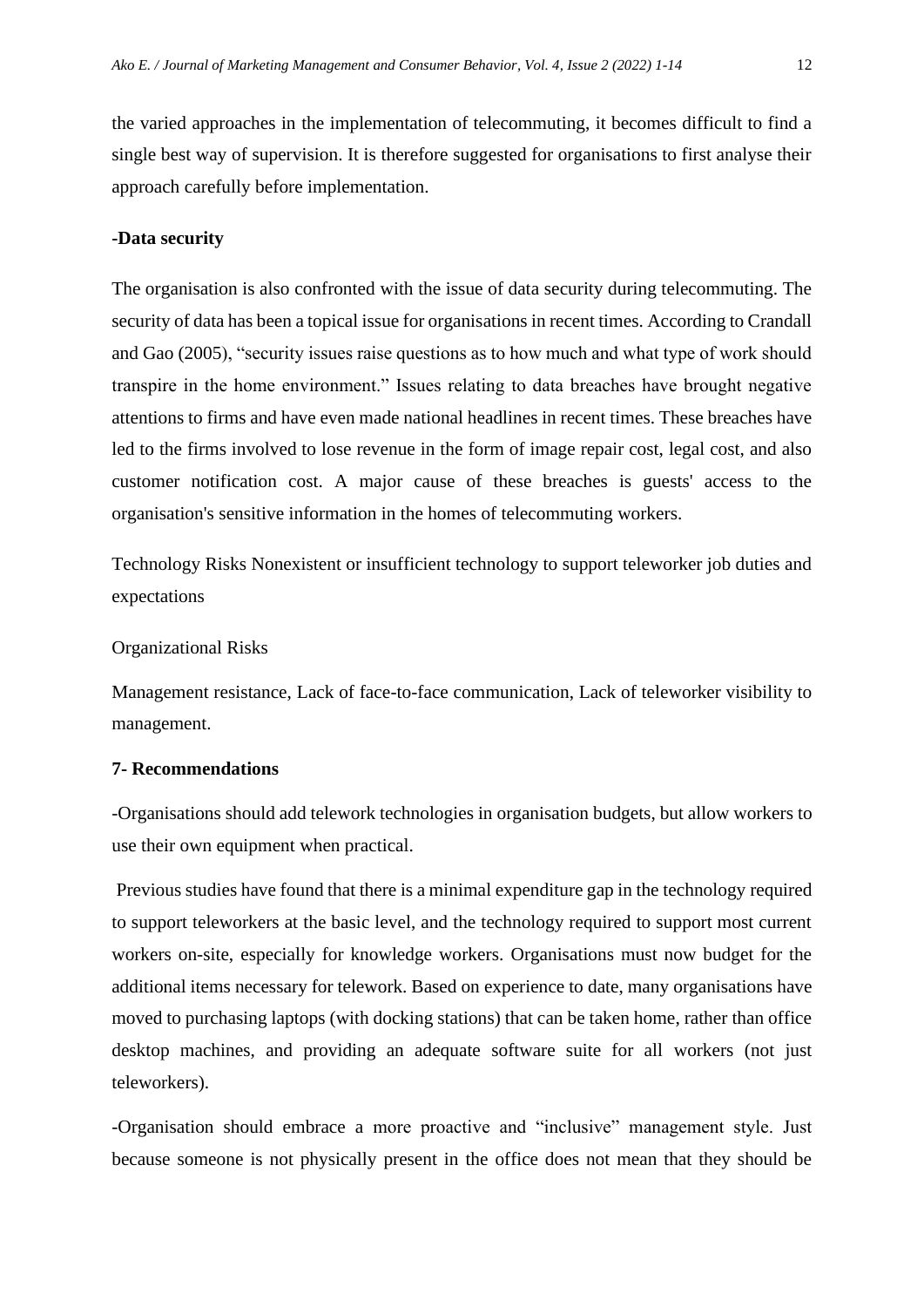excluded from meetings, conferences, and communication with the rest of the team. It is to everyone's benefit to include teleworkers in routine collaborative office activities.

Video teleconferencing is also effective as a substitute for face to-face visits. It might also be helpful for teleworkers to submit plans for the coming week, and reports on the previous week, every Monday, regardless of job responsibilities.

Organisations should develop effective measures of performance. This could be in terms of work output, work quality, or some other relevant metric.

- Managers must base individual evaluations on performance, not on presence.

Knowing that a worker is in a particular place at a particular time is not useful as a measure of performance, unless they are attending a meeting, Recommendations for Implementing Managers will need to know what the worker is doing, and must be able to measure their performance in a meaningful way.

-Organisations should place increased attention on "managing for results," and managers will have to manage proactively. With positions that are eligible for telework, location is largely irrelevant. Organisations will need to manage by measuring results, rather than by "butts in seats." Even teleworkers will not be at their desk for the entire eight to ten hours of their workday, and shouldn't necessarily be expected to be. Most teleworkers will be every bit as accessible as those in the office. This may be a difficult concept for some managers, but if an employee can answer help desk calls from a remote location, and provide good customer service, wherein lies the problem? It's all in the measurement of results.

## **References**

- Adam, G., European Industrial Relations Observatory (EIRO), 'Telework in Austria', Dublin, European Foundation for the Improvement of Living and Working Conditions (Eurofound), 2007.
- Alsos, K., Nergaard, K. and Lismoen, H., EIRO, 'Telework in Norway', Dublin, Eurofound, 2007.
- Andersson, P., EIRO, 'Telework in Sweden', Dublin, Eurofound, 2007.
- Arasanz Díaz, J., EIRO, 'Telework in Spain', Dublin, Eurofound, 2008.
- Arsov, B., EIRO, 'Telework in Bulgaria', Dublin, Eurofound, 2007.
- Barthélémy, J., 'Négociation collective au plan européen et intégration des accords dans les droits internes', Notes Thomas, No. 12, September 2005, pp. 53–57.
- Blanpain, R., European framework agreements and telework: Law and practice, a European and comparative study, The Hague, Kluwer Law International, 2007.
- Blažiene, I., EIRO, 'Telework in Lithuania', Dublin, Eurofound, 2007.